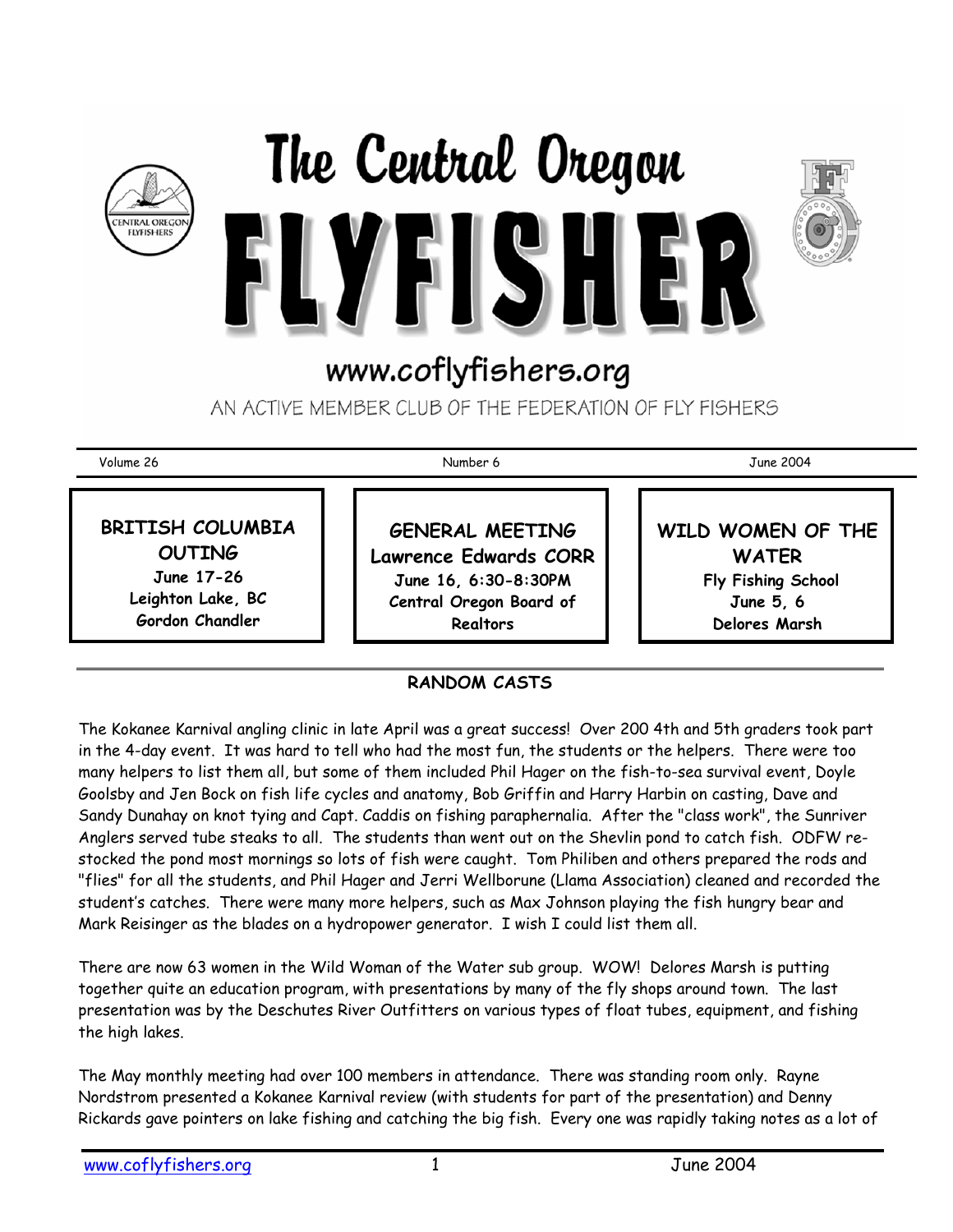information and techniques were covered. However, there was too much great information to note it all. Thanks Carl Sanders for an absolutely great program.

#### Happy fishing: Neal

## **RIGHT OF WADE?**

You have the right to be standing in the river casting dries and swinging flies…don't you? You have the right to float down the river in your pontoon or drift boat…don't you? You've probably heard the answers, "to the high water mark" or "on navigable rivers and streams." Lawrence Edwards of the Coalition for Oregon's River Rights says that the newly formed state legislature said "yes" when Oregon was admitted to the Union in 1859.

But today that right is being debated, and cannot be taken for granted. Oregonians almost lost that right. In 2003, Senate Bill 928 drifted drag free out of committee through the Senate only to be caught in the House by the last legislative session of 2003. There will be more bills in the future.

How can Oregonians secure the use of our state's waterways for recreation through the generations? We can educate ourselves in the state and federal laws, and become involved in our state's legislative processes. June's program will be an opportunity to do just that. Coalition for Oregon's River Rights is a grass roots, non-profit corporation that organized in 2003 to stop Senate Bill 928, and was recently featured in the Oregon Council of the Federation of Fly Fishers newsletter "The Oregon Fly Fisher".

Lawrence Edwards will present a history of Oregon's river use laws, and answer questions such as "Who owns our state's rivers?" and "What is a navigable waterway, anyway?" If you want to be informed, if you want to know what you can do to protect your right to use Oregon's waterways, if you have any questions on the laws as they are written, then please join us for our June program. For more information you can check out CORR's website at www.riverrights.org.

As many of you have noticed in the Bulletin, this issue, with regards to the John Day River, is quickly coming to a head, making this meeting topic particularly timely.

#### Carl Sanders

## **NEW COF CLASS Casting Basics and Solving Common Casting Problems**

Would you like to become a better fly caster? Do you at times get frustrated with making casting mistakes such as lack of distance, popping off a fly, seeing line and leader fall ahead of you in a bunch instead of laying our straight, or do you puzzle over those infernal "wind knots" when there isn't any wind? If so, you are not alone, and COF has a new class for you.

The instructor is Jeff Perrin, owner of The Flyfisher's Place in Sisters. Jeff has many years of experience providing fly casting instruction for casters at all levels of ability. This class is designed to help casters who know how to cast, but do not consider themselves to be advanced casters. Jeff's teaching style is to begin with some basic instructional topics, but then to tailor the class to meet individual needs.

Here's a class summary:

| Class Title: | Casting Basics and Solving<br><b>Common Casting Problems</b>                                         |
|--------------|------------------------------------------------------------------------------------------------------|
| Class Level: | Beginning to Intermediate                                                                            |
| Date/Time:   | Monday, June 14th, 6 PM<br>(will reschedule for bad<br>weather)                                      |
| Content:     | Basic casting technique<br>Solving common casting<br>problems<br>Individual analysis and<br>coaching |
| Location:    | The Athletic Club of Bend<br>(parking area, south end)                                               |
| Cost:        | \$10                                                                                                 |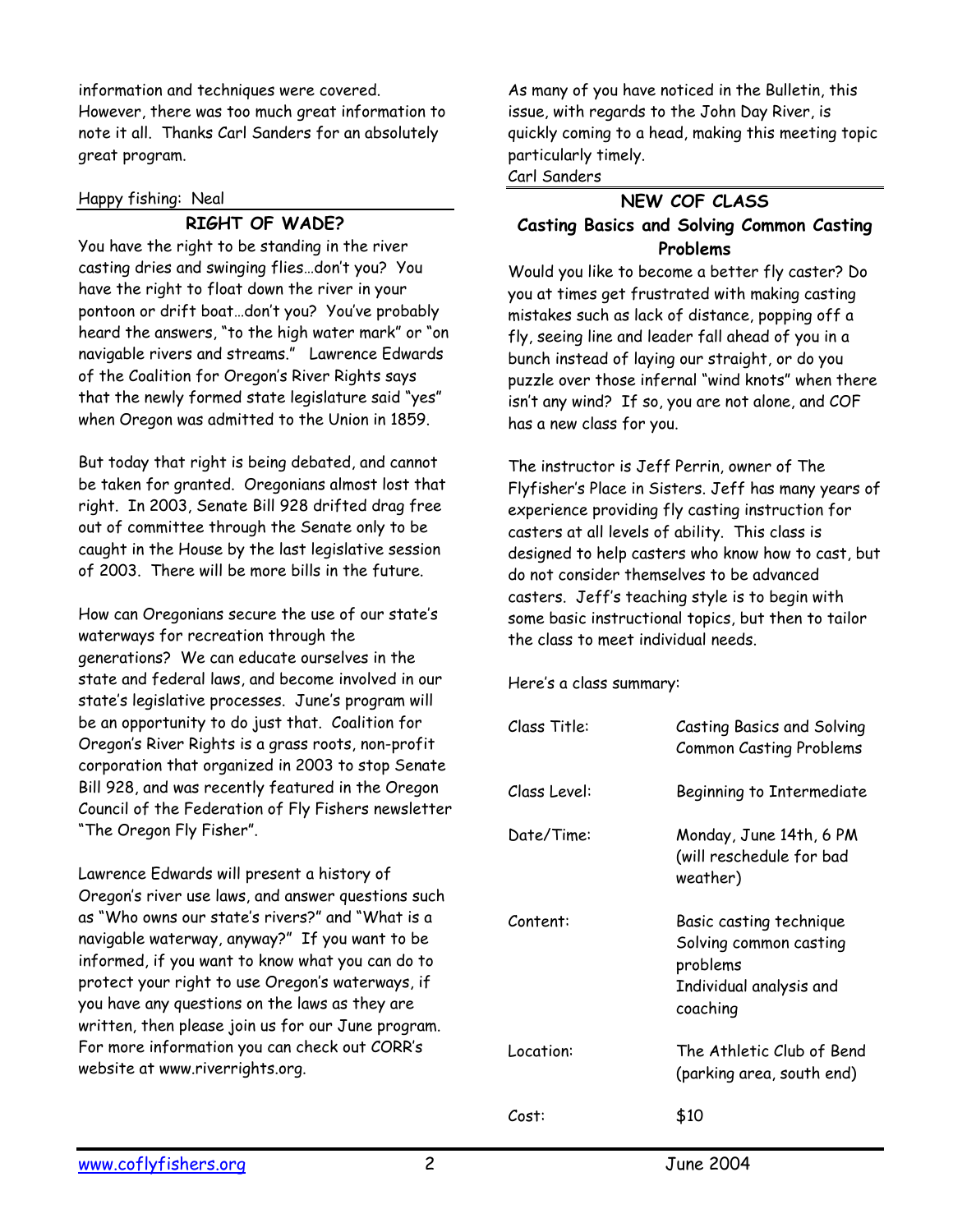Class Size: Minimum 5, maximum 12

Equipment: Bring your own fly rod

Pre-registration is required. To register, contact Ron Anderson at 312-0013 or

rlanderson@bendcable.com. Our last fly casting classes filled quickly, so don't delay if you are interested in this one.

## **WELCOME NEW MEMBERS!**

A special welcome to new members! Look for board members with their green and white nameplates at the next meeting if you have any questions or special interests, and look up Delores Marsh, our Member Services committee chairperson at the back of the room if you have any membership issues, and to pick up your membership packet.

Martha & Fred Wade Derek Garrett Melinda Howell

## **FLY FISHING SCHOOL FOR WOMEN**

Wild Women of the Water are proud to offer the first Fly Fishing School for Women......on June 5 and 6. The Saturday class is full, but we still have some openings on Sunday, June 6. The classes are the same both days.

Watch your e-mail for Date and Location for our first outing in June. ......Any question call Delores 382-7595 or Terri 318-0567.

## **AUGUST PICNIC! HELP!**

MEMBERS AND FRIENDS: a reminder of the BIG PICNIC on August 18th. This is the BIG PICNIC, and not the regular meeting. It will be held at Aspen Hall at Shevlin Park in Bend, and not at the regular meeting place, which is across town. We need HELP with this event! Our BIG PICNIC needs help with Set Up, Cooking, Kitchen Clean Up, Take Down and Area Clean Up. Please call or e mail Dick or Jeanene at 923-4701 or riverldg@bendnet.com.

**THANKS!** Dick & Jeanene Stentz

## **BOOK COLLECTION FOR SALE**

The Flyfisher has received a communication from a Troy B. Jones Sr., who has retired and is no longer able to fish, offering his fly tying and fly fishing book collection for sale. The books range in age from 25-115 years old. If you are interested, send your postal address to Mr. Jones at bootsiez1@earthlink.net and he will send by snail-mail his list of books for your consideration.

#### **NEW COMMITTEE APPOINTMENTS**

Several new committee appointments have recently been made to support upcoming projects. Congratulations to the following volunteers:

| <b>Awards Committee:</b>                 | Neal Buxton<br>Harry Harbin<br>Dan Driskill<br>Rex Harrison                          |
|------------------------------------------|--------------------------------------------------------------------------------------|
| <b>Nominating Committee:</b>             | Dave Dunahay, Chair                                                                  |
| Membership Committee:                    | Deloris Marsh, Chair<br>Sandy Dunahay                                                |
| Picnic:                                  | Dick Stentz, Chair<br>Dan Driskill                                                   |
| <b>KK Steering Committee:</b>            | Mark Reisinger, Chair<br>Dave Dunahay<br>Doyle Goolsby<br><b>Other Organizations</b> |
| Banquet:                                 | Earl Rettig, Chair                                                                   |
| <b>Special Conservation:</b><br>Projects | Max Johnson                                                                          |

#### **THE EMERGING FLY FISHERMAN**

I had spent the morning drifting a weighted nymph through the runs with some success. Suddenly, however, I noticed one, then tens, then hundreds of little grey sailboats floating on the surface of the water all around me. The mayflies were hatching!

I quickly re-rigged for dry flies, and cast my Catskill style fly upstream, where it began drifting along, a beautiful sight to see, standing high above the water on its hackle collar and stiff tail tiptoes.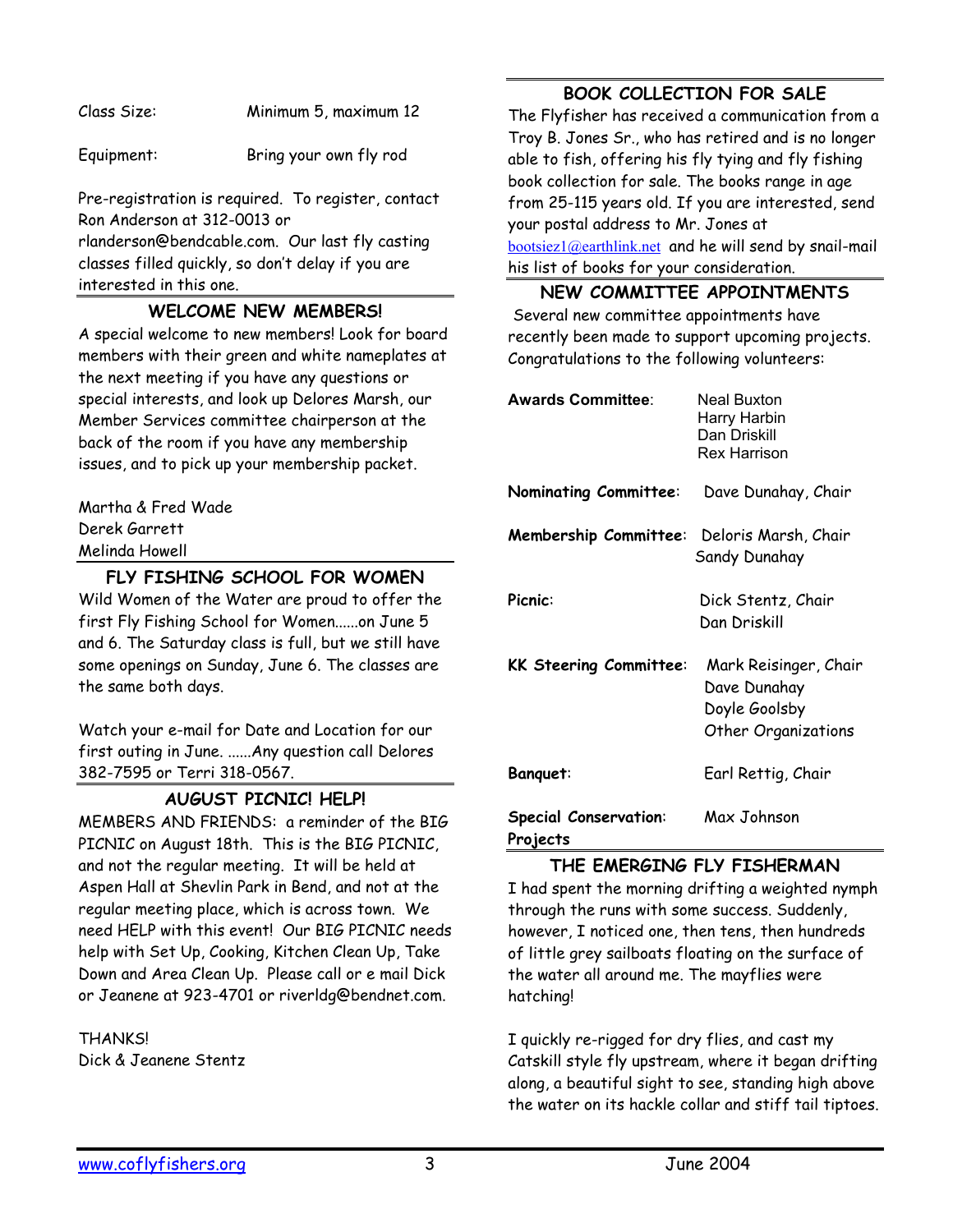It drifted along, that is, until it was yanked under by a fish – a fish that grabbed the emerger style fly tied off the bend of the first fly's hook and that was lying flat in the surface film twelve inches behind it.

I have been a fly fisherman for about five years now, and I have noticed a steady evolution in the flies that I actually choose from my box when fishing to rising fish. Like most folks, I believe, I started out with the Catskill style dry for mayfly hatches with its round hackle collar and stiff hackle tail. My first caddis was the ever popular Elk Hair Caddis, and I fished the midge hatch with a Griffith's Gnat. These were the famous flies that everyone associates with dry fly fishing, and who would ever need anything else? Nothing else, indeed, until I hit those days when the fish were rising all around, but they constantly refused my fly, even on my best casts. The search for something better was on!

Since that time, my mayfly imitations have evolved from the Catskill style, to the Comparadun and Parachute styles that lie flat in the film, to the Sparkle Dun that adds a trailing shuck to the Comparadun, and finally to an assortment of flies that imitate the mayfly as it rises to the surface, hangs in the film, and then slowly crawls out of its nymphal shuck onto the surface tension. Similarly, my caddis imitations have evolved from the Elk Hair Caddis, to the X-Caddis that lies flat in the film with a trailing shuck, and finally to the Sparkle Pupa that I actually use over rising fish in a caddis hatch even though it floats a few inches below the surface. I fish midge hatches with a Griffith's Gnat as an indicator, but catch most fish on a thread body pupa pattern trailing behind, slightly below the surface. Most of this has been a relatively easy transition since it is possible to fish two flies at once in Oregon, and the superiority of the emerger style patterns is almost always obvious when you try a dun pattern and an emerger on the same tippet.

Fortunately, there are two wonderful books, one brand new, which can help the fly fisherman understand the behavior of emerging insects and the necessary qualities of the fly patterns and fishing techniques that can be used to imitate them. The first is titled, amazingly, "Emergers", and was written back in 1991 by Doug Swisher and Carl Richards and published by Lyons & Burford. I believe that this book was one of the first that more or less scientifically observed emerger behavior, discussed collecting and observing, and used black and white photos and sketches to illustrate the life cycles and methods of emergence of the various insects. I highly recommend this book, but as slightly dated background reading. Fortunately, you don't have to actually own this book, since the Deschutes Public Library has a copy in good condition.

If you are a fly tier, and perhaps if you are not, the second book is one you will want for your bookshelf. "Tying Emergers" was written by Jim Schollmeyer and Ted Leeson and published by Frank Amato in 2004. In addition to an excellent introduction and assorted material throughout the chapters that discusses the importance of emergers and the methods of emergence and its imitation, this soft bound 344 page tomb shows a myriad of general techniques and over 217 patterns by almost 100 tiers. The photos are all in color, and are very well lit with an average of about eight photos per page. There is also a photographic index of all the patterns, sorted by type, and annotated with the symbol of the insect(s) that they imitate. You can pick out that unknown fly that someone gave you in short order, and if it is an emerger pattern, it is probably in this book. The book is also very international, with flies from a large number of other countries; something that I think is sadly missing from a lot of US published fly fishing books. The book was made suitable for both beginning and advanced tiers by collecting basic tying and material discussions in one chapter so it is not repeated over and over in each pattern, although the basic techniques are thoroughly cross referenced from within the pattern descriptions.

You can probably tell that I think this is a great book, and the style is one that ought to set a standard for future fly tying books. The opinions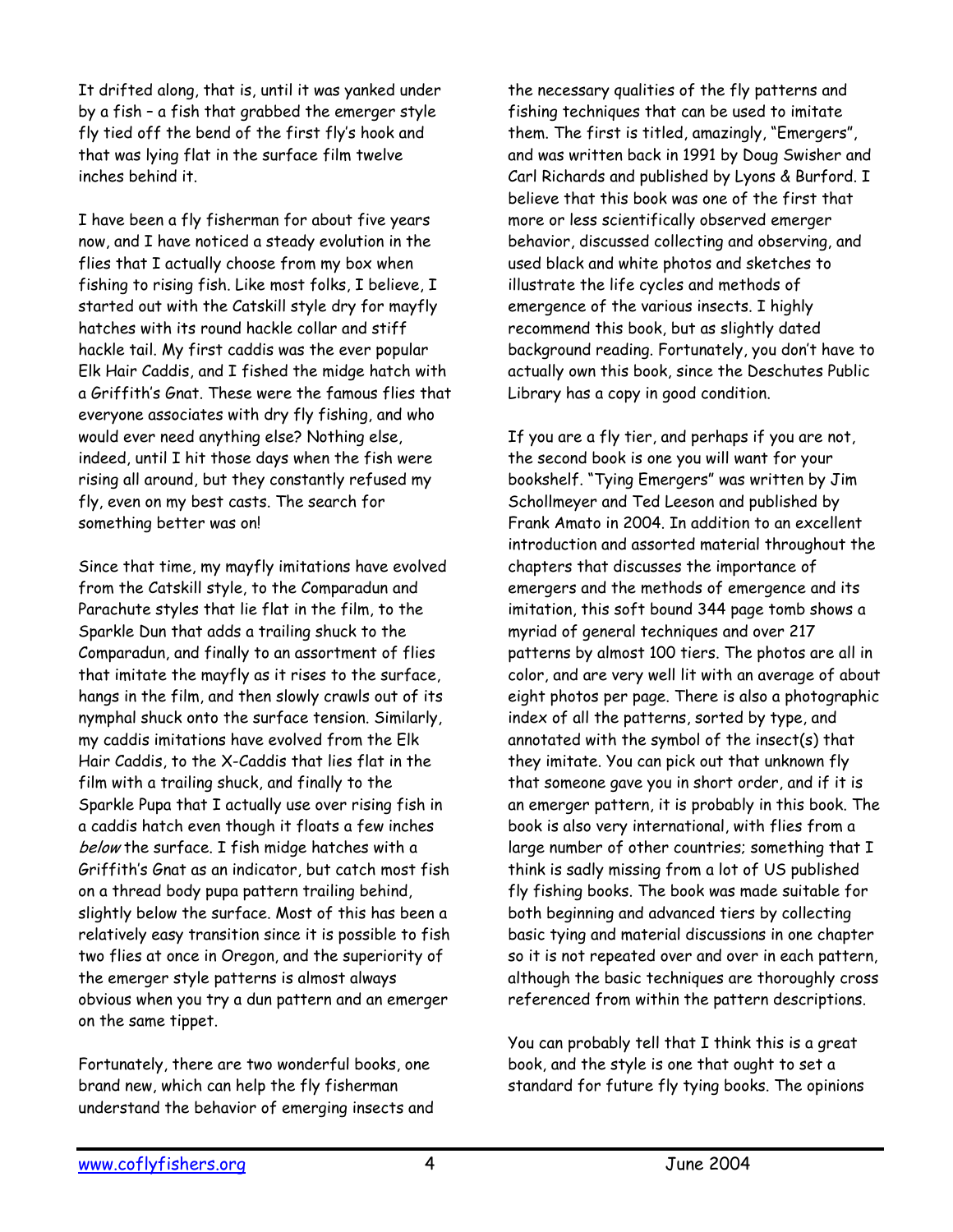expressed here are strictly those of the author-Harry Harbin

**COUNT DOWN TO BRITISH COLUMBIA!**  Well, it is finally June and time for the annual COF fishing trip to British Columbia. The plan is still to camp at Tunqua Lake, next to Leighton Lake, which is our usual camping spot. Leighton suffered at least a partial winter kill, although reports vary as to the extent.

Our intrepid leader, Gordon Chandler, along with various qualified assistants, has volunteered to go up a few days early and test the quality of fishing at Leighton. Boy, the things Gordon has to do in this job!

In any case, if there is a change, Gordon will be posting paper plate signs that will direct you to the correct camping spot as you arrive. If you have a portable FRS or GMRS radio, bring it with you and when you get close, try to get in touch. We will be using Channel 12, Privacy code 4. As we direct folks to the various optional fishing lakes, bring your GPS as this may save a little time, and we can also collect location coordinates for future trips.

As of last count, there were 29 people planning to go, a new record and indicator of the popularity of this outing. If you are on Gordon's list, you will be getting further detailed updates from Gordon via e-mail. If you missed the boat and want to come along, contact Gordon at gordon@coinet.com.

By the way, if you are interested in the local BC insects and the flies to bring to imitate them, check out

http://www.bcadventure.com/adventure/angling/b ugs/index.phtml. The area that we fish is in the Thompson-Nicola region. Don't forget to buy your fishing license.

**2004 STEP CONSERVATION PROJECTS!**  Jennifer Bock with ODFW recently released the first list of STEP projects for 2004. The first projects include the construction and placement of fishing line recycling bins at area lakes, and tui chub collection at Little Lava Lake. Project summaries for these two projects follow.

Further out, there is a Lahantan Cutthroat genetics sampling project in the streams on the East face of Stein's Mountain using electrofishing, which is a camping project on September 20-26 for 4-6 volunteers. The camping projects to conduct bull trout spawning surveys in the North Fork of the Malheur River near Prairie City will be September 13-19 and again on October 11-17 for 4-8 volunteers each trip. Sometime in July, the dates are not yet firm; there will be a camping project in the same area consisting of a bull trout population distribution survey requiring 2-6 volunteers.

If you are a fly fisherman and you have never been on one of these volunteer trips, you need to plan to go. A weeks' camping with assorted biologists from ODFW and the Forest Service is guaranteed to improve your knowledge and change your attitude about fishing more than reading 100 books and magazines ever would. Plus the food is good, the companionship stimulating and the whole project fun. The inner workings of these surveys are probably not what you think.

Jennifer is also coordinating the Doris and Blow lakes trout stocking llama adventure this year. The date is July 17 (Saturday).

To volunteer, or if you have questions, contact Jennifer Bock, ODFW – STEP, (541) 388-6350 x25, jennifer.a.bock@state.or.us.

|  | NEW BEAD SIZING CHART |  |
|--|-----------------------|--|
|  |                       |  |

Inches and Millimeters

| <b>Size</b> | <b>Bead Size, mm</b> | <b>Bead Size, in</b> | <b>Hook Size</b> |
|-------------|----------------------|----------------------|------------------|
| micro       | 2.0                  | 5/64"                | $18 - 22$        |
| mini        | 2.3                  | 3/32"                | $16 - 18$        |
| x small     | 2.8                  | 7/64"                | $14 - 16$        |
| small       | 3.2                  | 1/8"                 | $12 - 14$        |
| medium      | 4.0                  | 5/32"                | $8 - 10$         |
| large       | 4.8                  | 3/16"                | 4 - 6            |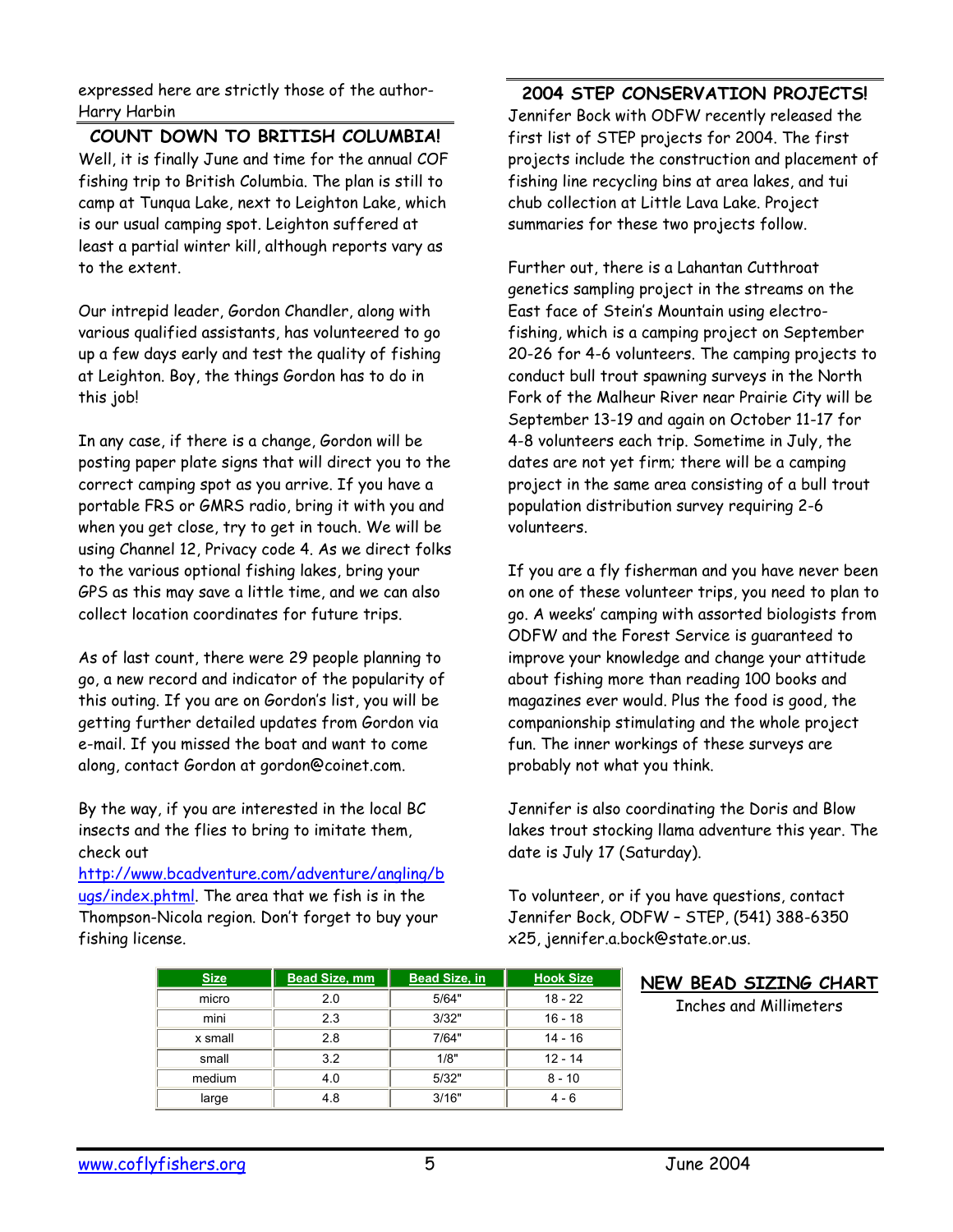| <b>Activity Description #1</b> |                                                                                                                                                                                                  |  |
|--------------------------------|--------------------------------------------------------------------------------------------------------------------------------------------------------------------------------------------------|--|
| Name of Project:               | Fishing Line Recycle Bins                                                                                                                                                                        |  |
| Location:                      | Established fishing areas and boat ramps on the<br>Deschutes and Crooked River.                                                                                                                  |  |
| $Date(s)$ :                    | June -July                                                                                                                                                                                       |  |
| Project Objective:             | Part of "Keep Oregon's Rivers Clean" pilot program for the<br>collection, recycling and proper disposal of fishing tackle,<br>in this case lines and leaders.                                    |  |
| Project Description:           | Construct several line recycling bins (materials and plans<br>available from ODFW). Put up bins at key locations. We<br>also need volunteers to collect fishing line and monitor the<br>program. |  |
| # of Volunteers<br>Needed:     | $1 - 2$                                                                                                                                                                                          |  |
|                                |                                                                                                                                                                                                  |  |

| <b>Activity Description #2</b> |                                                                                                                                                                                                                                                               |  |
|--------------------------------|---------------------------------------------------------------------------------------------------------------------------------------------------------------------------------------------------------------------------------------------------------------|--|
| Name of Project:               | Little Lava Lake Tui Chub Trapping                                                                                                                                                                                                                            |  |
| Location:                      | Little Lava Lake                                                                                                                                                                                                                                              |  |
| $Date(s)$ :                    | Mid June through July. 2-3x weekly                                                                                                                                                                                                                            |  |
| Project Objective:             | Using a trap net, tui chub will be removed from Little<br>Lava Lake in order to decrease competition for<br>zooplankton and further improve the trout fishery.<br>This would be an ongoing project, and removal of chub<br>would occur for consecutive years. |  |
| Project Description:           | Volunteers will empty the trap net of tui chub 2-3<br>times weekly. Chub will be hauled to a designated<br>dumping site. Trout will be released. Volunteers<br>driving the ODFW boat must have the Oregon State<br>Marine Board boater safety card.           |  |
| # of Volunteers Needed:        | $10 - 15$                                                                                                                                                                                                                                                     |  |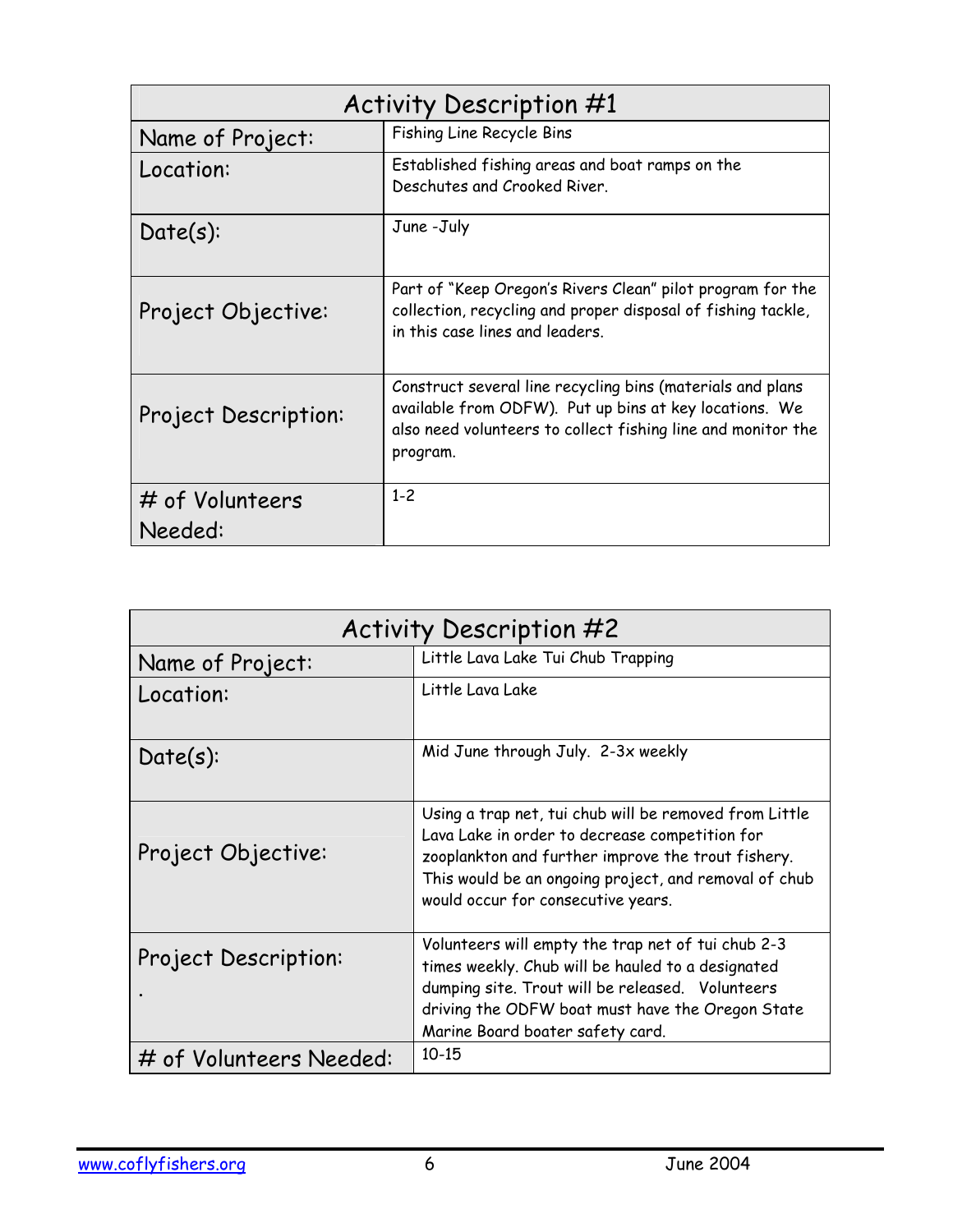# **UPSTREAM EVENTS - 2004**

|               | <b>DATE</b>    | <b>EVENT</b>                                        | <b>CONTACT</b>  |
|---------------|----------------|-----------------------------------------------------|-----------------|
|               | 3              | COF Board of Directors Meeting                      | Neal Buxton     |
|               | $5-6$          | Fly Fishing School For Women                        | Delores Marsh   |
|               | 16             | COF General Membership Meeting, Lawrence Edwards on | Neal Buxton     |
|               |                | behalf of Citizens for Oregon's River Rights        |                 |
| JUNE          | $17 - 26$      | British Columbia, Canada Outing                     | Gordon Chandler |
|               | <b>TBA</b>     | Fishing Line Recycling Bins                         | Jenn Bock       |
|               | Jun-Jul        | Tui Chub Removal, Little Lava Lake                  | Jenn Bock       |
|               | $\mathbf{1}$   | COF Board of Directors Meeting                      | Neal Buxton     |
|               | 21             | COF Gen. Mem. Meeting, Jeff Perrin, Metolius        | Neal Buxton     |
| VTN           | $23 - 25$      | Steen's Mountain Outing                             | Gene McMullen   |
|               | <b>TBA</b>     | Bull Trout Distribution Survey, Camping 4-5 days    | Jenn Bock       |
|               | 5              | COF Board of Directors Meeting                      | Neal Buxton     |
|               | $13 - 22$      | National Fly Fishing Week                           | <b>FFF</b>      |
|               | $16 - 21$      | FFF Conclave, West Yellowstone                      | Phil Hager      |
| AUG           | 26             | COF Picnic- NO MEETING!                             | Dick Stentz     |
|               | 27             | East Lake Outing                                    | Dave Dunahay    |
|               | $\overline{c}$ | COF Board of Directors Meeting                      | Neal Buxton     |
|               | 8              | Middle Deschutes Outing                             | Dave Dunahay    |
|               | $13-19$        | Bull Trout Spawning Survey, Camping                 | Jenn Bock       |
|               | 15             | COF Gen. Mem. Meeting, Scott Richmond, Steelhead    | Neal Buxton     |
| မြာ           | $20 - 26$      | Lahontan Trout Genetics Sampling, Camping           | Jenn Bock       |
|               | $21 - 24$      | KK Streamside, Brown's Creek                        | Kurt Boettger   |
|               | $\overline{7}$ | COF Board of Directors Meeting                      | Neal Buxton     |
|               | $11 - 17$      | Bull Trout Spawning Survey, Camping                 | Jenn Bock       |
| 720           | 20             | COF Gen. Mem. Meet. Central Or. Out. Winter Fishing | Neal Buxton     |
|               | 23             | Metolius River Outing                               | Dave Dunahay    |
|               | 4              | COF Board of Directors Meeting                      | Neal Buxton     |
| $\frac{5}{2}$ | 17             | COF Gen. Mem. Meet. Steve Shunk, Riparian Hatches   | Neal Buxton     |
|               | Tues.          | Fly Tying                                           |                 |
|               | $\overline{c}$ | COF Board of Directors Meeting                      | Neal Buxton     |
|               | 15             | COF Gen. Mem. Meeting, Fly Tying                    | Neal Buxton     |
| <b>DEC</b>    | Tues.          | Fly Tying                                           |                 |
|               |                |                                                     |                 |